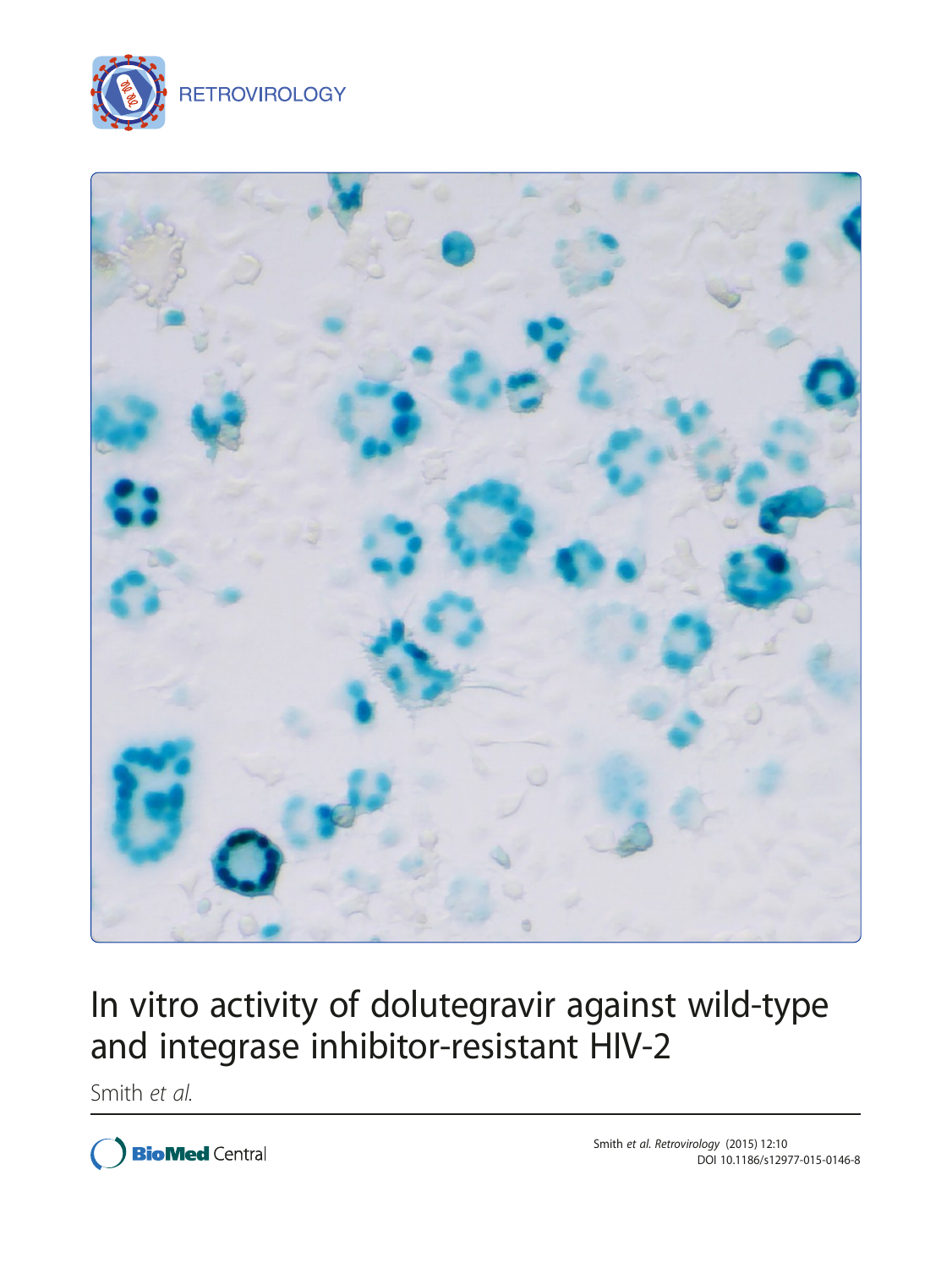## **SHORT REPORT CONTRACT CONTRACT CONTRACT CONTRACT CONTRACT CONTRACT CONTRACT CONTRACT CONTRACT CONTRACT CONTRACT CONTRACT CONTRACT CONTRACT CONTRACT CONTRACT CONTRACT CONTRACT CONTRACT CONTRACT CONTRACT CONTRACT CONTRACT C**



## In vitro activity of dolutegravir against wild-type and integrase inhibitor-resistant HIV-2

Robert A Smith<sup>1\*</sup>, Dana N Raugi<sup>1</sup>, Charlotte Pan<sup>1</sup>, Papa Salif Sow<sup>2</sup>, Moussa Seydi<sup>2</sup>, James I Mullins<sup>3</sup> , Geoffrey S Gottlieb<sup>1,4</sup> and the University of Washington-Dakar HIV-2 Study Group

## Abstract

Background: Dolutegravir recently became the third integrase strand transfer inhibitor (INSTI) approved for use in HIV-1–infected individuals. In contrast to the extensive dataset for HIV-1, in vitro studies and clinical reports of dolutegravir for HIV-2 are limited. To evaluate the potential role of dolutegravir in HIV-2 treatment, we compared the susceptibilities of wild-type and INSTI-resistant HIV-1 and HIV-2 strains to the drug using single-cycle assays, spreading infections of immortalized T cells, and site-directed mutagenesis.

Findings: HIV-2 group A, HIV-2 group B, and HIV-1 isolates from INSTI-naïve individuals were comparably sensitive to dolutegravir in the single-cycle assay (mean  $EC_{50}$  values = 1.9, 2.6, and 1.3 nM, respectively). Integrase substitutions E92Q, Y143C, E92Q + Y143C, and Q148R conferred relatively low levels of resistance to dolutegravir in HIV-2<sub>ROD9</sub> (2- to 6-fold), but Q148K, E92Q + N155H, T97A + N155H and G140S + Q148R resulted in moderate resistance (10- to 46-fold), and the combination of T97A + Y143C in HIV-2<sub>ROD9</sub> conferred high-level resistance (>5000-fold). In contrast, HIV-1<sub>NL4-3</sub> mutants E92Q + N155H, G140S + Q148R, and T97A + Y143C showed 2-fold, 4-fold, and no increase in  $EC_{50}$ , respectively, relative to the parental strain. The resistance phenotypes for E92Q + N155H, and  $G140S + Q148R$  HIV-2<sub>ROD9</sub> were also confirmed in spreading infections of CEM-ss cells.

**Conclusions:** Our data support the use of dolutegravir in INSTI-naïve HIV-2 patients but suggest that, relative to HIV-1, a broader array of replacements in HIV-2 integrase may enable cross-resistance between dolutegravir and other INSTI. Clinical studies are needed to evaluate the efficacy of dolutegravir in HIV-2–infected individuals, including patients previously treated with raltegravir or elvitegravir.

### Findings

Human immunodeficiency virus type 2 (HIV-2) infection is a significant public health problem in West Africa and has been reported in other countries with socioeconomic ties to the region [\[1](#page-6-0)]. Dual HIV-1/HIV-2 infection also occurs in areas where the viruses co-circulate [\[2-6](#page-6-0)]. Historically, clinical outcomes of antiretroviral therapy in HIV-2 and HIV-1/HIV-2 dually positive patients have been poor, with high rates of immuno-virologic failure and emergent multidrug resistance [[7-11\]](#page-6-0). Newer classes of antiretrovirals (ARV) with anti–HIV-2 activity could represent substantial improvements to the current therapeutic picture [[12,13](#page-6-0)].

A growing body of evidence suggests that integrase strand transfer inhibitors (INSTI) might be particularly useful for HIV-2 treatment. Raltegravir and elvitegravir are both potent inhibitors of HIV-2 replication in culture [[14-18](#page-6-0)], and case reports and small case series (primarily involving ARV-experienced individuals) indicate that raltegravir and elvitegravir can reduce HIV-2 viral loads when combined with other suppressive ARV [[19-](#page-6-0)[32](#page-7-0)]. As with HIV-1, changes at integrase residues Y143, Q148 or N155, together with other secondary replacements in the integrase protein (i.e., E92Q, T97A, G140S, and possibly others), confer resistance to raltegravir in HIV-2 [[26,28-35\]](#page-7-0). The emergence of resistance to elvitegravir has not yet been reported in HIV-2-infected individuals but will likely involve these same three pathways based on studies of HIV-1 [[36](#page-7-0)-[50\]](#page-7-0) and the extensive crossresistance seen between raltegravir and elvitegravir in HIV-2 in culture [\[15,17](#page-6-0)]. Clinical trials of raltegravir- and



© 2015 Smith et al.; licensee BioMed Central. This is an Open Access article distributed under the terms of the Creative Commons Attribution License [\(http://creativecommons.org/licenses/by/4.0\)](http://creativecommons.org/licenses/by/4.0), which permits unrestricted use, distribution, and reproduction in any medium, provided the original work is properly credited. The Creative Commons Public Domain Dedication waiver [\(http://creativecommons.org/publicdomain/zero/1.0/](http://creativecommons.org/publicdomain/zero/1.0/)) applies to the data made available in this article, unless otherwise stated.

<sup>\*</sup> Correspondence: [smithra@uw.edu](mailto:smithra@uw.edu) <sup>1</sup>

Center for Emerging and Re-emerging Infectious Diseases (CERID) and Department of Medicine, Allergy & Infectious Diseases, University of Washington, Seattle, WA, USA

Full list of author information is available at the end of the article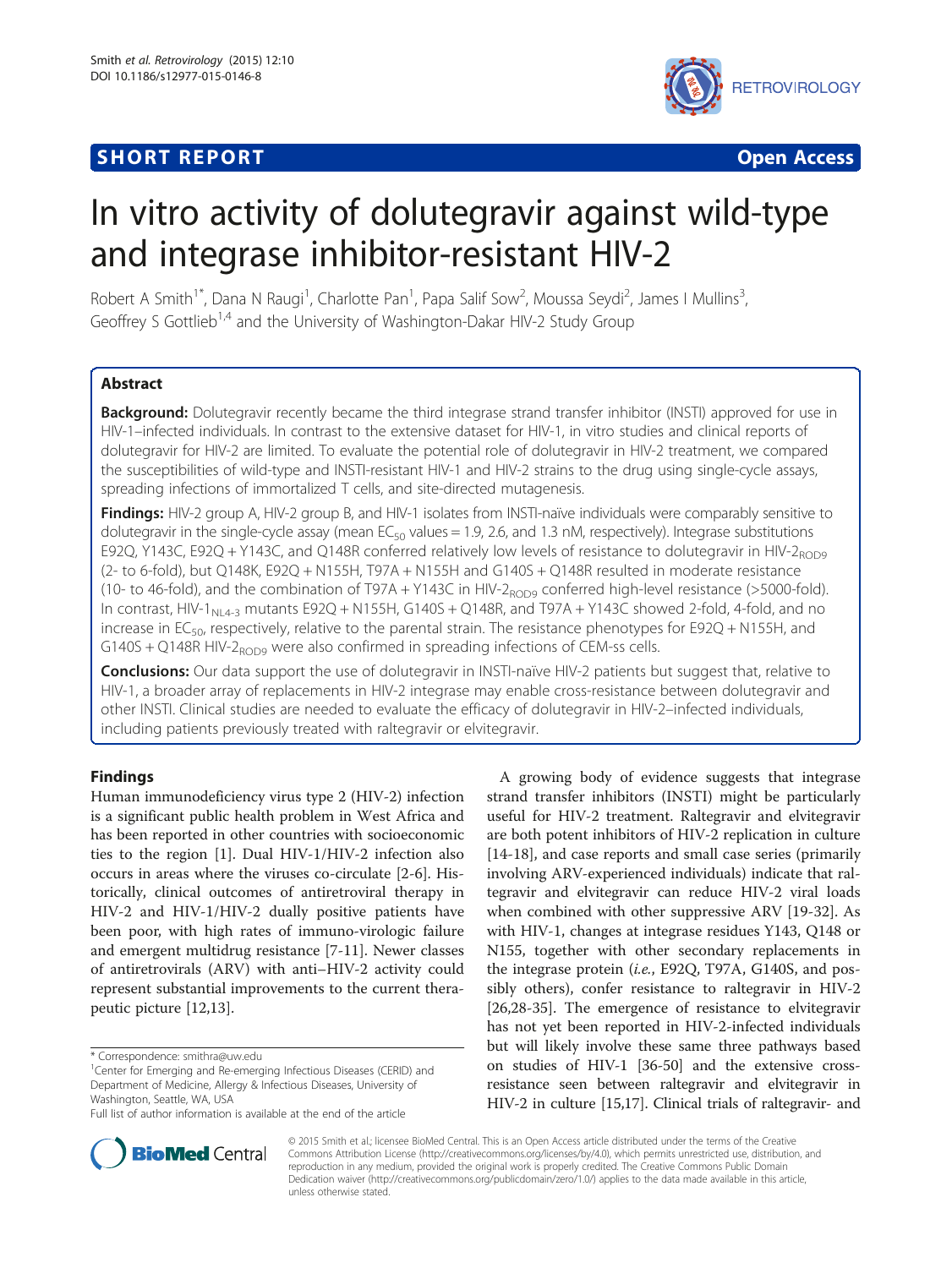elvitegravir-containing regimens for first-line HIV-2 treatment are now underway and are expected to yield data within the next few years (NCT01605890, NCT02150993, NCT02180438).

A third strand transfer inhibitor, dolutegravir, was recently approved by the United States Food and Drug Administration (FDA) for use in both INSTI-naïve and INSTI-experienced HIV-1 patients. Although dolutegravir has been extensively evaluated for HIV-1 treatment, few studies have examined its potential use in HIV-2– infected individuals. Charpentier and colleagues reported that HIV- $2_{\text{ROD}}$  HIV- $1_{\text{BRL}}$  and eight HIV-2 isolates from INSTI-naïve patients were comparably susceptible to dolutegravir in spreading infections of peripheral blood mononuclear cells (PBMC) ( $EC_{50} = 0.2-4$  nM) and that three HIV-2 isolates from raltegravir-treated individuals with consensus integrase genotypes G140S + Q148R (group A), G140T + Q148R + N155H (group A), and T97A + Y143C (group H) were 63-, 9-, and 5-fold resistant to dolutegravir, respectively, in PBMC [[51\]](#page-7-0). In addition, the manufacturer of dolutegravir (ViiV Healthcare) reported that  $EC_{50}$  values against three clinical isolates of HIV-2 ranged from 0.09 nM to 0.61 nM in PBMC assays, and that combinations of substitutions A153G + N155H + S163G and E92Q + T97A + N155H + S163D in HIV-2 integrase conferred 4-fold decreases in dolutegravir susceptibility, while E92Q + N155H and G140S + Q148R resulted in 8.5-fold and 17-fold decreases, respectively [\[52\]](#page-7-0).

The ability of dolutegravir to inhibit strains resistant to other INSTI is of particular importance–in HIV-1, mutations Q148H/K/R, together with secondary changes in the integrase protein, confer resistance to dolutegravir in cell culture [\[38,47,53-55](#page-7-0)], and other mutations associated with diminished in vitro susceptibility to dolutegravir have been reported [\[56-61\]](#page-7-0). In contrast, dolutegravir is fully active against HIV-1 variants bearing Y143 or N155 mutations (with or without secondary changes) in both single-cycle and spreading infection assays [[38,47,53-55\]](#page-7-0), although it should be noted that Y143 and N155 mutants have been observed in raltegravir-experienced patients who subsequently failed dolutegravir-based regimens [[62,63](#page-7-0)]. In the VIKING-3 trial, dolutegravir response rates (<50 HIV-1 RNA copies/ml at week 24) declined from 79%  $(n = 100/126)$  for patients without Q148 mutations at baseline (including those with N155H, Y143C/H/R, T66A, E92Q, or historical evidence of INSTI resistance), to 58% (21/36) for patients with Q148 plus one additional secondary mutation, to 24% (5/21) for those with Q148 plus two or more secondary mutations [[64](#page-8-0)]. Importantly, drug resistance testing is not widely available in West Africa, and thus, dolutegravir usage in many HIV-2–infected patients, including INSTI-experienced individuals, will depend on an algorithmic approach to treatment. To date, there are only two reports of dolutegravir treatment for HIV-2 infection ([\[65,66](#page-8-0)];  $n = 2$  and 13 patients, respectively), with limited duration of follow-up.

In the present study, we examined the activity of dolutegravir against wild-type and INSTI-resistant HIV-2 strains using an indicator cell assay that restricts viral replication to a single cycle [[15\]](#page-6-0). This methodology enables a direct comparison of HIV-1 and HIV-2 drug susceptibility while avoiding potential confounders such as differences in replication rates, infectivity, cytopathic potential and cell-to-cell spread.

We initially compared the dolutegravir sensitivities of viruses derived from two prototypic full-length molecular clones: pNL4-3 (HIV-1 group M, subtype B) and pROD9 (HIV-2 group A). In head-to-head single-cycle assays, these two strains showed nearly identical doseresponse profiles (Figure [1](#page-3-0)A). Over multiple assays runs, the mean  $EC_{50}$  values for dolutegravir ( $\pm$  standard deviation) were  $1.5 \pm 0.6$  nM for HIV-1<sub>NL4-3</sub> and  $2.3 \pm$ 0.7 nM for HIV-2 $_{\text{ROD9}}$  (n = 14 and 24 determinations, respectively). Dolutegravir was 3.6-fold more potent than raltegravir and 9.1-fold more potent than elvitegravir against HIV- $2_{\rm ROD9}$  (Figure [1B](#page-3-0)). Other isolates from ARV-naïve individuals displayed levels of dolutegravir sensitivity comparable to HIV- $1<sub>NL4-3</sub>$  and HIV- $2<sub>ROD9</sub>$ (Figure [1](#page-3-0)C). The aggregate  $EC_{50}$  values for HIV-1, HIV-2 group A, and HIV-2 group B were  $1.3 \pm 0.2$  nM,  $1.9 \pm$ 0.5 nM, and  $2.6 \pm 0.9$  nM, respectively. When subjected to a one-way ANOVA, only the comparison between HIV-1 and HIV-2 group B reached statistical significance ( $p < 0.05$ ); this modest difference was attributable to the slightly higher  $EC_{50}$  for HIV-2<sub>EHO</sub> (3.6 ± 1.9 nM) (Figure [1C](#page-3-0)). Notably,  $HIV-2<sub>EHO</sub>$  integrase contains a glutamate at position 146, whereas other HIV-2 isolates (as well as HIV-1) encode glutamine at this site [[67,68](#page-8-0)]. Substitutions at Q146 have been observed in HIV-1 following in vitro selections with elvitegravir and other, investigational INSTI [[18,](#page-6-0)[69,70](#page-8-0)]. To our knowledge, Q146 mutations have not been observed in HIV-2 variants selected in culture, nor have they been reported in HIV-2 patients treated with INSTI-based regimens.

To examine potential resistance pathways in HIV-2, we tested the activity of dolutegravir against a panel of site-directed mutants of HIV- $2_{ROD9}$  using the singlecycle assay. These variants contained amino acid replacements in the integrase protein that are associated with raltegravir and elvitegravir treatment; their phenotypes with respect to raltegravir and elvitegravir susceptibility have been reported elsewhere [\[14,15\]](#page-6-0). Single amino acid changes T97A, G140S, Q148H and N155H had no significant effect on dolutegravir sensitivity ( $p > 0.05$ , ANOVA; Figure [2A](#page-5-0)). In contrast, mutants E92Q, Y143C, E92Q + Y143C, Q148K, and Q148R were resistant to dolutegravir, with  $EC_{50}$  values 2.3–9.3-fold greater than that of the parental strain (Figure [2](#page-5-0)A), and variants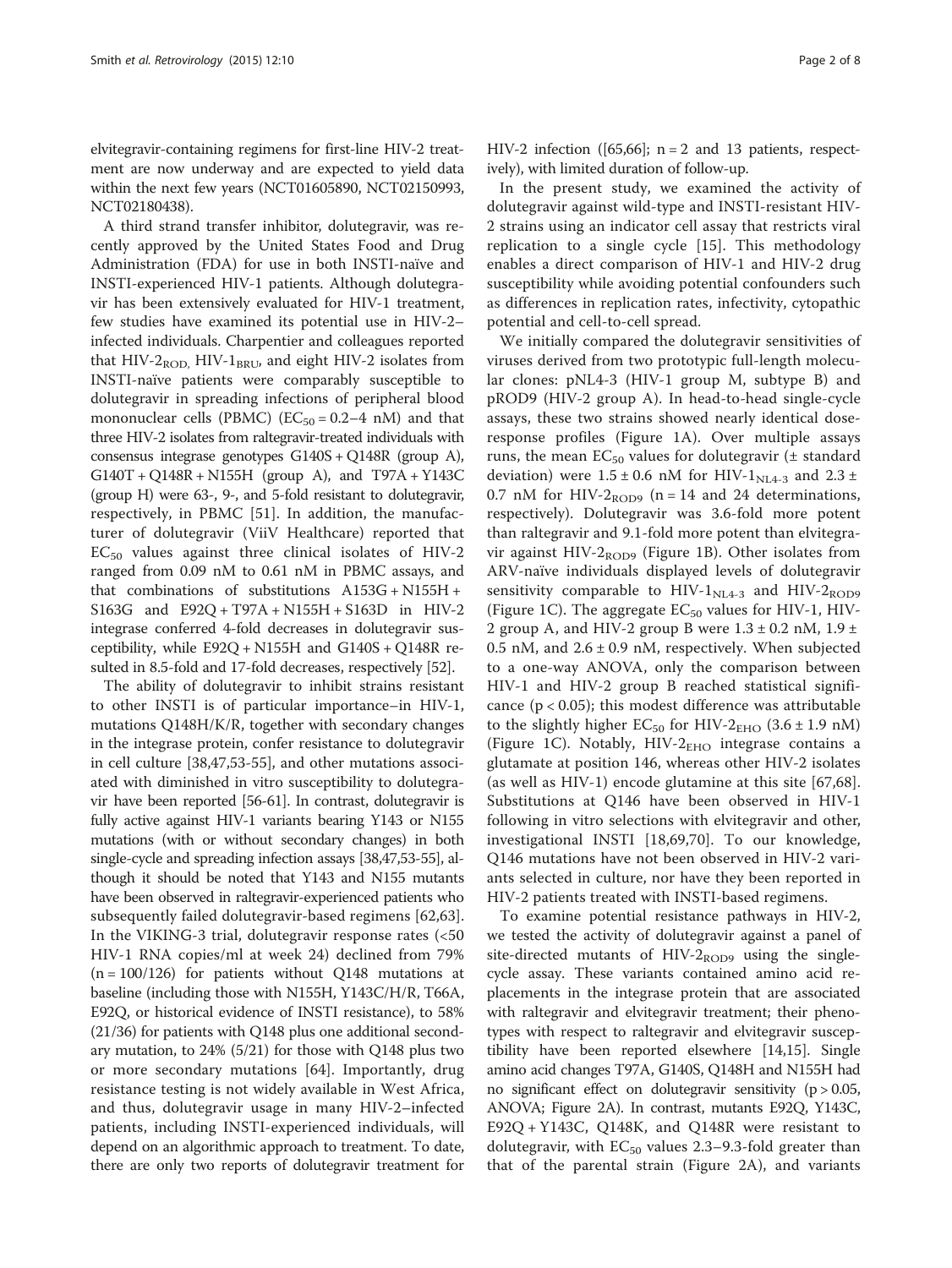<span id="page-3-0"></span>

E92Q + N155H, T97A + N155H and G140S + Q148R exhibited  $11-33$ -fold resistance to the drug ( $p < 0.05$ , ANOVA; Figure [2](#page-5-0)A and B). In experiments with T97A + Y143C HIV- $2_{ROD9}$ , dolutegravir concentrations as high as 10 μM failed to reduce viral replication by 50% (Figure [2A](#page-5-0) and C;  $EC_{50} > 10 \mu M$ ), although modest dose-dependent inhibition was apparent at doses ≥100 nM (Figure [2C](#page-5-0)). Altogether, nine of the 13 HIV-2 integrase mutants tested were resistant to dolutegravir in the single-cycle assay (Figure [2](#page-5-0)A).

We also evaluated the dolutegravir sensitivities of E92Q + N155H, T97A + Y143C, and G140S + Q148R HIV-2<sub>ROD9</sub> in three-day spreading infections of immortalized T cells (CEM-ss). These assays were preformed as previously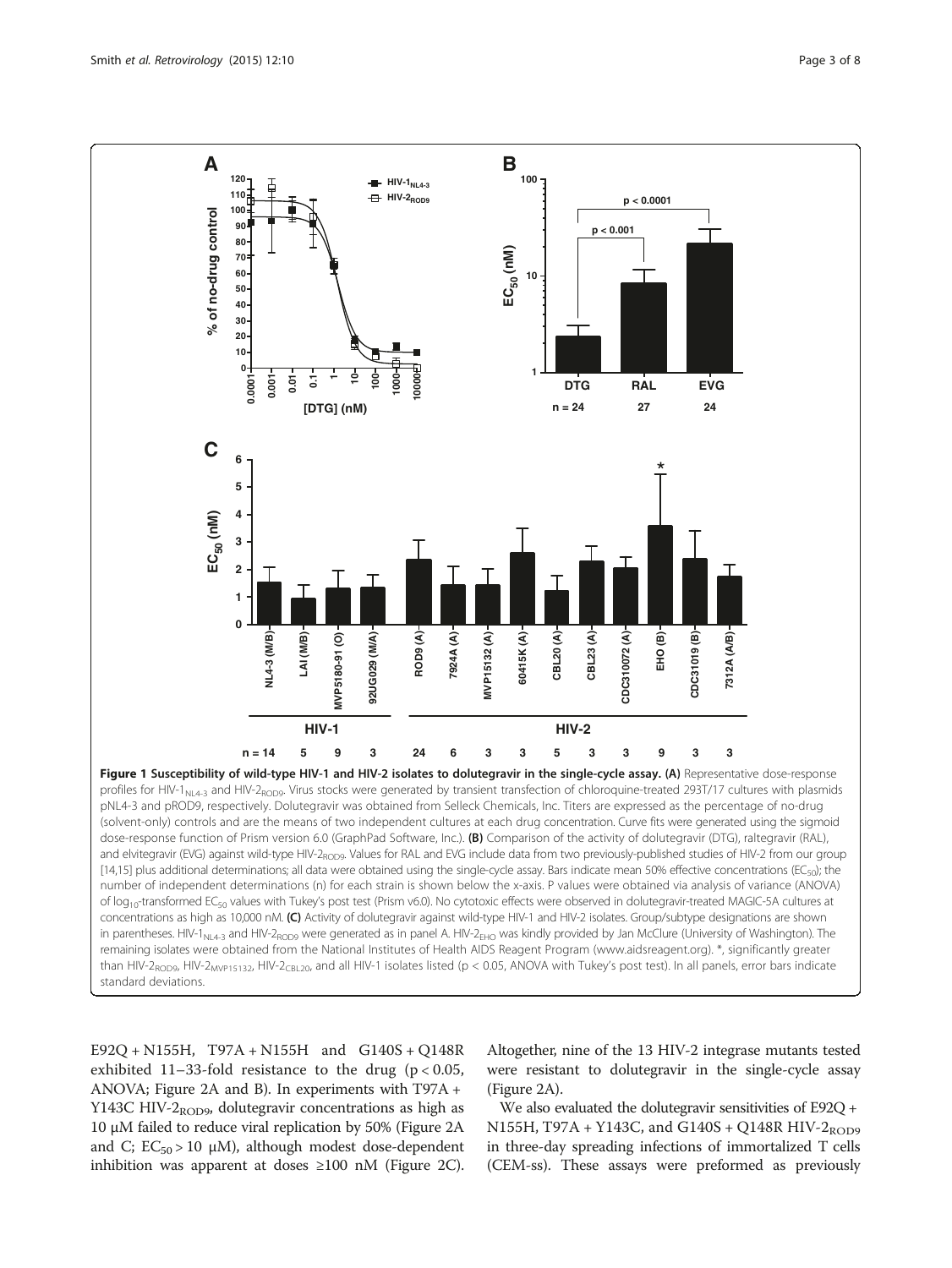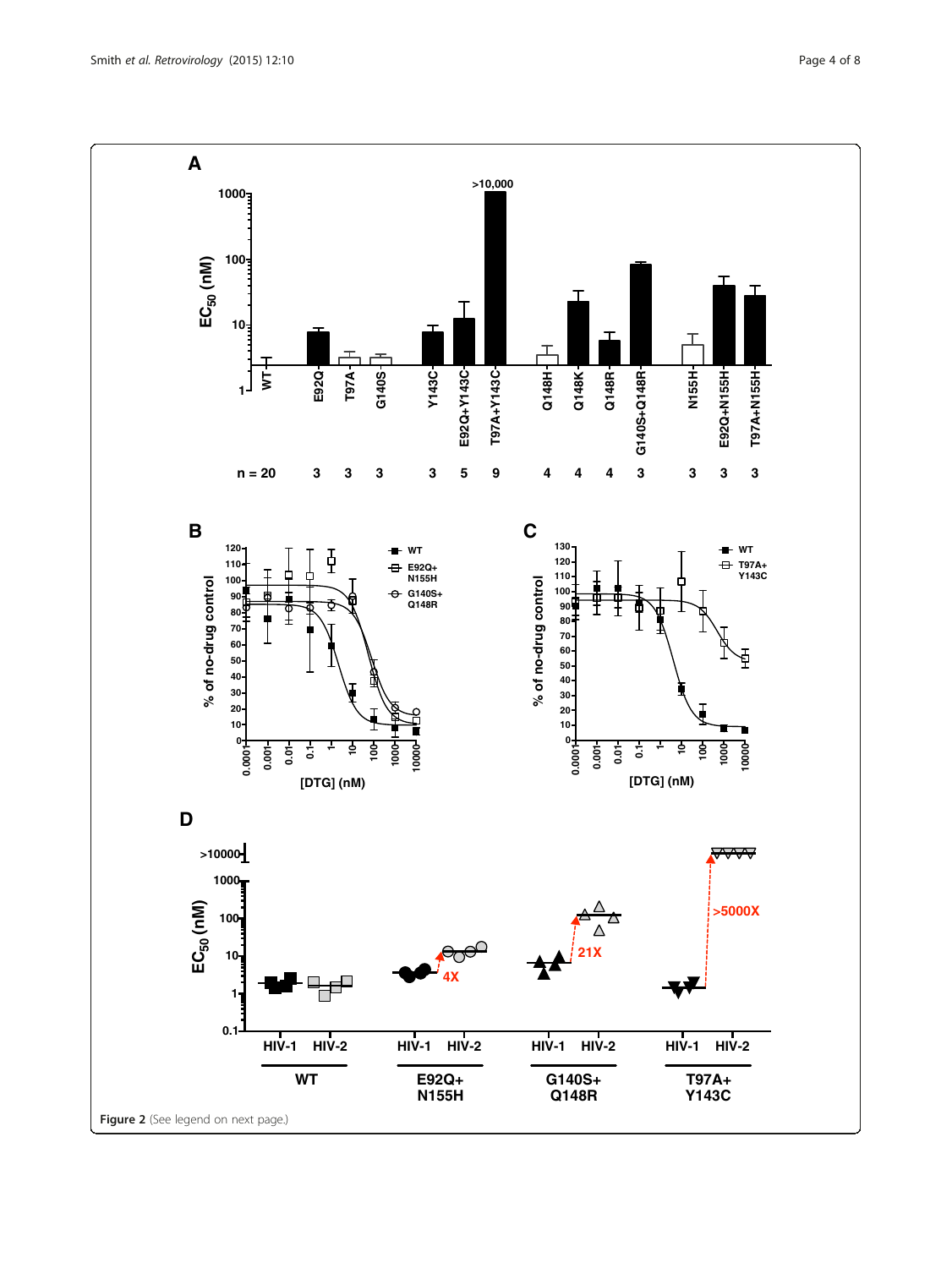#### <span id="page-5-0"></span>(See figure on previous page.)

Figure 2 Antiviral activity of dolutegravir against site-directed mutants of HIV-1 and HIV-2 integrase in the single-cycle assay. (A)  $EC_{50}$ values for wild-type (WT) HIV-2<sub>ROD9</sub> and HIV-2<sub>ROD9</sub> integrase mutants generated in the full-length pROD9 molecular clone. Shaded bars indicate strains that are significantly different from wild-type (p < 0.05, ANOVA of  $log_{10}$ -transformed EC<sub>50</sub> values with Tukey's post test; Prism v6.0). The number of independent determinations (n) for each strain is shown below the x-axis. (B) and (C) Representative dose-response profiles for WT, E92Q + N155H, G140S + Q148R and T97A + Y143C HIV-2<sub>ROD9</sub>. Data are the means of three independent cultures at each dose of dolutegravir (DTG). Curve fits were generated as described in Figure [1A](#page-3-0). (D) Comparative analysis of equivalent site-directed mutants of HIV-1 and HIV-2 integrase. Each point is the result of a single dose-response assay performed as described in Figure [1A](#page-3-0). Horizontal bars indicate the mean EC<sub>50</sub> values for each strain. Red arrows and text indicate fold increases in the mean EC<sub>50</sub> values for HIV-2 relative to HIV-1. ANOVA results for these data are described in the main text. In all panels, error bars represent standard deviations.

described for the MT-2 T cell line [[14](#page-6-0)]. The resultant  $EC_{50}$ values for the parental strain, E92Q + N115H, and G140S + Q148R were 0.24, 2.1 and 73 nM, respectively, indicating 8.8-fold resistance to dolutegravir for E92Q + N115H and 300-fold resistance for G140S + Q148R. Despite repeated attempts using high multiplicities of infection  $(≥0.1)$  and prolonged incubation times (up to seven days), CEM-ss cultures inoculated with T97A + Y143C HIV-2<sub>ROD9</sub> failed to produce detectable levels of infectious virus, indicating a severe fitness defect. This result is consistent with the poor replication capacity previously reported for T97A + Y143C HIV- $2_{\rm ROD9}$  [\[15\]](#page-6-0).

Lastly, we performed a head-to-head comparison of the phenotypes conferred by E92Q + N155H, G140S + Q148R, and T97A + Y143C in HIV- $1<sub>NLA-3</sub>$  and HIV- $2_{\text{ROD9}}$  in the single-cycle assay. G140S + Q148R resulted in slight resistance to dolutegravir in HIV- $1_{NL4-3}$  (3.5fold;  $p \le 0.01$ , ANOVA), whereas  $E92Q + N155H$  and T97A + Y143C had no statistically significant effect in the HIV- $1_{NL4-3}$  background (Figure 2D). These data are entirely consistent with previous studies of HIV-1 [[38,47,53,54\]](#page-7-0). In contrast, HIV-2<sub>ROD9</sub> mutants E92Q + N155H, G140S + Q148R, and T97A + Y143C were all resistant to dolutegravir (p < 0.0001, ANOVA) and showed  $EC_{50}$  values 4-, 21- and >5000-fold greater than those seen for equivalent mutants of HIV- $1_{NL4-3}$ , respectively (Figure 2D).  $EC_{50}$  and fold change values for all HIV-1<sub>NL4-3</sub> and HIV- $2_{\text{ROD9}}$  integrase mutants tested in this study, together with the corresponding  $EC_{50}$  values for the parental wild-type clones, are compiled in Table 1.

Taken together, our results indicate that prototypic HIV-1 and HIV-2 strains, as well as HIV-1 and HIV-2 isolates from INSTI-naïve individuals, are comparably sensitive to dolutegravir in a single cycle of viral replication in MAGIC-5A indicator cells (Figure [1](#page-3-0)). These findings complement previous data from spreading infections of PBMC [\[51](#page-7-0)]–using a different methodology and target cell type–and suggest that dolutegravir would be an appropriate treatment choice for INSTI-naïve HIV-2 patients when combined with other HIV-2–active ARV. We also report the effects of raltegravir-associated mutations on dolutegravir susceptibility using site-directed mutagenesis of genetically-defined HIV-1 and HIV-2 molecular clones (pNL4-3 and pROD9, respectively).

Our analysis shows that equivalent amino acid changes in the integrase proteins of HIV-1 and HIV-2 can have differing effects on dolutegravir susceptibility (Figure 2D) and that, in HIV-2<sub>ROD9</sub>, integrase changes Q148K, T97A + Y143C, E92Q + N155H, T97A + N155H, and G140S + Q148R confer moderate to high levels of dolutegravir resistance (≥10-fold; Figure 2A–C and Table 1). We cannot exclude the possibility that the resistance levels observed in our site-directed HIV-2 mutants are specific to the ROD9 molecular clone, as the genetic context within integrase can have a substantial impact on the phenotypic expression of INSTI resistance [\[71,72\]](#page-8-0). For example, in the aforementioned study by Charpentier et al.

Table 1 Compilation of  $EC_{50}$  and fold change values for site-directed mutants of HIV-2 $_{ROD9}$  and HIV-1 $_{NL4-3}$  integrase

| HIV Type | <b>Strain</b>             | $EC_{50}$ for DTG (nM) <sup>a</sup> | $n^{\rm b}$ | Fold Change <sup>c</sup> |
|----------|---------------------------|-------------------------------------|-------------|--------------------------|
| $HIV-2$  | Wild-type                 | $2.3 \pm 0.7$                       | 24          |                          |
|          | E92Q                      | $7.7 \pm 1.2$                       | 3           | 3                        |
|          | T97A                      | $3.2 \pm 0.8$                       | 3           | 1                        |
|          | G140S                     | $3.2 \pm 0.8$                       | 3           | 1                        |
|          | Y143C                     | $7.7 \pm 2.2$                       | 3           | 3                        |
|          | Q148H                     | $3.5 \pm 1.4$                       | 4           | 1                        |
|          | Q148K                     | $23 \pm 10$                         | 4           | 10                       |
|          | Q148R                     | $5.7 \pm 2.1$                       | 4           | 2                        |
|          | N155H                     | $5.0 \pm 2.4$                       | 3           | $\mathfrak{D}$           |
|          | E92Q + Y143C              | $15 \pm 10$                         | 5           | 6                        |
|          | T97A + Y143C              | >10000                              | 13          | >5000                    |
|          | G140S + Q148R             | $108 \pm 54$                        | 7           | 46                       |
|          | E92Q + N155H              | $25 \pm 17$                         | 7           | 10                       |
|          | T97A + N155H              | $27 \pm 13$                         | 3           | 12                       |
| $HIV-1$  | Wild-type                 | $1.5 \pm 0.6$                       | 14          |                          |
|          | T97A + Y143C              | $1.5 \pm 0.4$                       | 4           | 1                        |
|          | $G140S + Q148R$ 6.8 ± 2.7 |                                     | 4           | $\overline{4}$           |
|          | E92Q + N155H              | $3.6 \pm 0.7$                       | 4           | $\overline{2}$           |

<sup>a</sup>50% effective concentration of dolutegravir (DTG) as measured in the MAGIC-5A single-cycle assay. Values were compiled from the data used to generate Figures 2A and 2D and are expressed as means ± standard deviations. Numbers shown in bold type are significantly greater than the values for the corresponding wild-type strains (p < 0.05; ANOVA of  $log_{10}$ -transformed EC<sub>50</sub> values with Tukey's post-test; performed in Prism version 6.0, GraphPad Software, Inc.). bNumber of independent determinations for each strain.

 $c$ Fold change in EC<sub>50</sub> relative to the corresponding wild-type strain.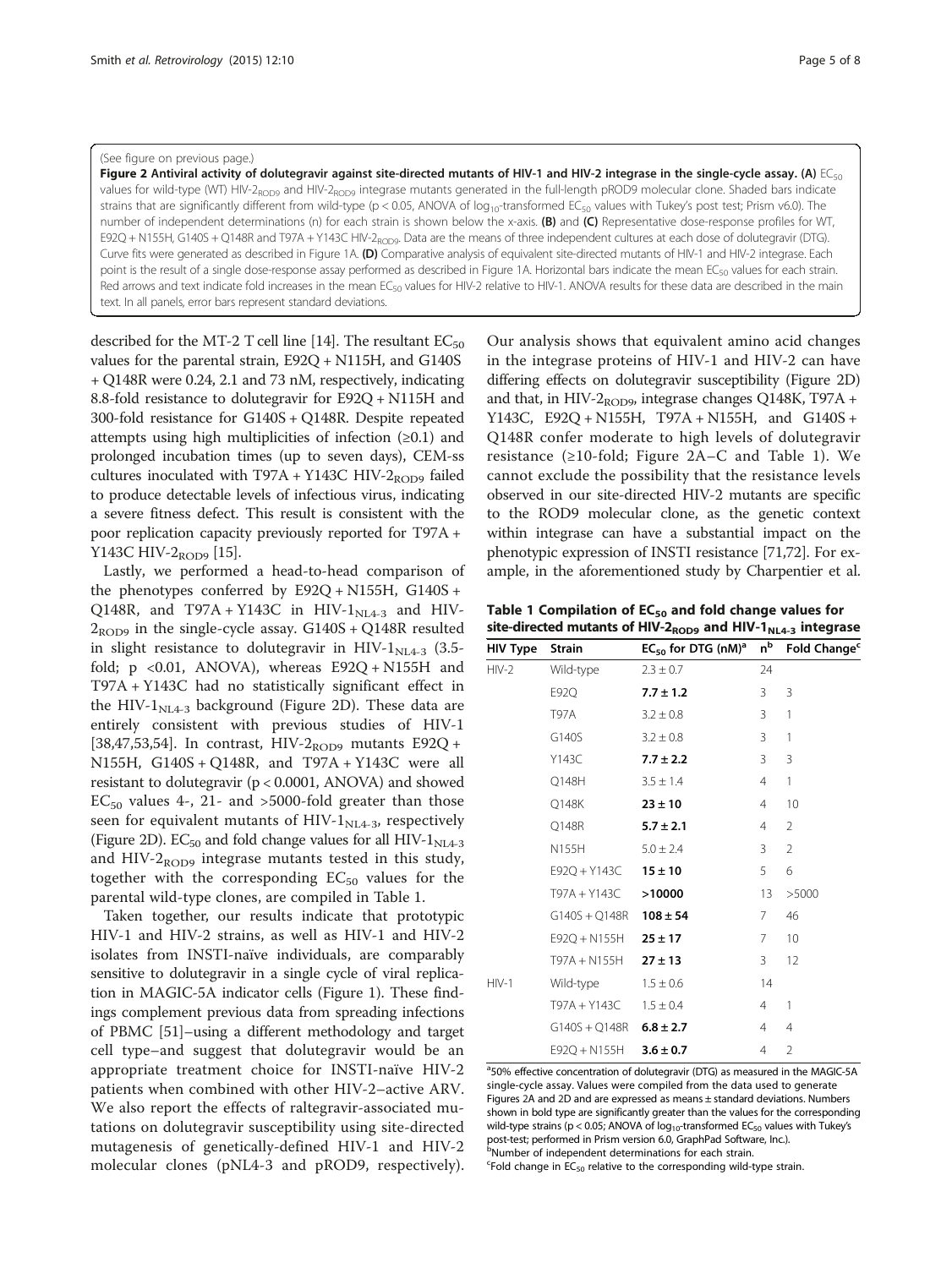<span id="page-6-0"></span>[[51\]](#page-7-0), a group H HIV-2 isolate with T97A + Y143C was only 5-fold resistant to dolutegravir (this isolate differs from HIV-2<sub>ROD9</sub> at 24 of 293 amino acid sites in the integrase protein). In addition, the roles of novel INSTIassociated changes (i.e, H51Y, G118R, F121Y, E138A/K, and R263K; [[26,34,57](#page-7-0)-[61,63](#page-7-0)[,73](#page-8-0)]) remain to be determined in HIV-2, and the level of dolutegravir resistance in vitro that correlates with virologic failure in HIV-2– infected patients is unknown. Nonetheless, our findings suggest that, relative to HIV-1, a broader array of amino acid changes in HIV-2 integrase might facilitate crossresistance between dolutegravir and other INSTI. Phenotypic drug resistance testing of HIV-2 isolates from raltegravir- and elvitegravir-treated patients should be performed as these drugs become more widely available in West Africa, and studies of dolutegravir-based regimens should be conducted in HIV-2–infected individuals, including patients previously treated with other INSTI.

#### Abbreviations

HIV-1: Human immunodeficiency virus type 1; HIV-2: Human immunodeficiency virus type 2; ARV: antiretroviral; INSTI: Integrase strand transfer inhibitor; EC<sub>50</sub>: 50% effective concentration; DTG: Dolutegravir; RAL: Raltegravir; EVG: Elvitegravir; FDA: Food and drug administration; ANOVA: Analysis of variance.

#### Competing interests

The authors declare that they have no competing interests.

#### Authors' contributions

RS and GG conceived the study, designed the experiments and prepared the final version of the manuscript. RS performed the experiments, analyzed the data, and drafted the manuscript. DR and CP helped conduct the virologic assays. GG, PS, MS and JM provided intellectual input throughout the study and helped interpret the data. All authors read and approved the final manuscript.

#### Acknowledgements

These studies were supported by grants to GSG from the National Institutes of Health/National Institute of Allergy and Infectious Diseases (NIH/NIAID; 2R01-AI060466), the UW Center For AIDS Research (CFAR, an NIH-funded program; P30 AI027757), and the UW Royalty Research Fund (A92723). We thank the NIH AIDS Research and Reference Reagent Program for providing wild-type HIV-1 and HIV-2 strains. Additional UW-Dakar HIV-2 Study Group members are as follows: Macoumba Toure, Selly Ba, Ndeye Mery Dia Badiane, Louise Fortes, Cheikh T. Ndour, Jacques Ndour, Fatou Niasse, Fatima Sall, Fatou Traore, Khadim Faye, Sophie Chablis, Marie Pierre Sy, Bintou Diaw, Mbaye Ndoye, Amadou Bale Diop, Marianne Fadam Diome (Clinique des Maladies Infectieuses Ibrahima DIOP Mar, Centre Hospitalier Universitaire de Fann, Universite' Cheikh Anta Diop de Dakar, Dakar, Senegal); Alassane Niang, ElHadji Ibrahima Sall, Ousseynou Cisse, Jean Philippe Diatta, Raphael Bakhoum, Juliette Gomis, (Région Médicale de Ziguinchor, Ziguinchor, Casamance, Senegal), Stephen Hawes, Donna Kenney, Joshua Stern, Qinghua Feng, John Lin, Steve Cherne, Nancy Kiviat, Brad Church, Matthew Coyne, Alexandra Hernandez, Alexandra Montano, Kara Parker, Kate Parker, Lindsey Blankenship, Mariah Oakes, Julia Olson, and Sally Leong (University of Washington, Seattle, Washington).

#### Author details

<sup>1</sup>Center for Emerging and Re-emerging Infectious Diseases (CERID) and Department of Medicine, Allergy & Infectious Diseases, University of Washington, Seattle, WA, USA. <sup>2</sup>Service des Maladies Infectieuses, CHNU de Fann, Dakar, Senegal. <sup>3</sup>Departments of Microbiology, Medicine and Laboratory Medicine, University of Washington, Seattle, WA, USA. 4 Department of Global Health, University of Washington, Seattle, WA, USA.

#### Received: 21 November 2014 Accepted: 21 January 2015 Published online: 05 February 2015

#### References

- de Silva TI, Cotten M, Rowland-Jones SL. HIV-2: the forgotten AIDS virus. Trends Microbiol. 2008;16:588–95.
- 2. Cot MC, Poulain M, Delagneau JF, Peeters M, Brun-Vezinet F. Dual HIV-1 and HIV-2 infection in West Africa supported by synthetic peptide analysis. AIDS Res Hum Retroviruses. 1988;4:239–41.
- 3. Evans LA, Moreau J, Odehouri K, Seto D, Thomson-Honnebier G, Legg H, et al. Simultaneous isolation of HIV-1 and HIV-2 from an AIDS patient. Lancet. 1988;2:1389–91.
- 4. Rayfield M, De Cock K, Heyward W, Goldstein L, Krebs J, Kwok S, et al. Mixed human immunodeficiency virus (HIV) infection in an individual: demonstration of both HIV type 1 and type 2 proviral sequences by using polymerase chain reaction. J Infect Dis. 1988;158:1170–6.
- 5. Heitzinger K, Sow PS, Dia Badiane NM, Gottlieb GS, N'Doye I, Toure M, et al. Trends of HIV-1, HIV-2 and dual infection in women attending outpatient clinics in Senegal, 1990-2009. Int J STD AIDS. 2012;23:710–6.
- 6. Raugi DN, Gottlieb GS, Sow PS, Toure M, Sall F, Gaye A, et al. HIV-1 outcompetes HIV-2 in dually infected Senegalese individuals with low CD4(+) cell counts. AIDS. 2013;27:2441–50.
- 7. Gottlieb GS, Badiane NM, Hawes SE, Fortes L, Toure M, Ndour CT, et al. Emergence of multiclass drug-resistance in HIV-2 in antiretroviral-treated individuals in Senegal: implications for HIV-2 treatment in resource-limited West Africa. Clin Infect Dis. 2009;48:476–83.
- 8. Charpentier C, Eholie S, Anglaret X, Bertine M, Rouzioux C, Avettand-Fenoel V, et al. Genotypic resistance profiles of HIV-2-treated patients in West Africa. AIDS. 2014;28:1161–9.
- 9. Okomo U, Togun T, Oko F, Peterson K, Townend J, Peterson I, et al. Treatment outcomes among HIV-1 and HIV-2 infected children initiating antiretroviral therapy in a concentrated low prevalence setting in West Africa. BMC Pediatr. 2012;12:95.
- 10. Jallow S, Alabi A, Sarge-Njie R, Peterson K, Whittle H, Corrah T, et al. Virological response to highly active antiretroviral therapy in patients infected with human immunodeficiency virus type 2 (HIV-2) and in patients dually infected with HIV-1 and HIV-2 in the Gambia and emergence of drug-resistant variants. J Clin Microbiol. 2009;47:2200–8.
- 11. Benard A, van Sighem A, Taieb A, Valadas E, Ruelle J, Soriano V, et al. Immunovirological response to triple nucleotide reverse-transcriptase inhibitors and ritonavir-boosted protease inhibitors in treatment-naive HIV-2 infected patients: The ACHIEV2E Collaboration Study Group. Clin Infect Dis. 2011;52:1257–66.
- 12. Menendez-Arias L, Alvarez M. Antiretroviral therapy and drug resistance in human immunodeficiency virus type 2 infection. Antiviral Res. 2014;102:70–86.
- 13. Peterson K, Rowland-Jones S. Novel agents for the treatment of HIV-2 infection. Antivir Ther. 2012;17:435–8.
- 14. Smith RA, Raugi DN, Kiviat NB, Hawes SE, Mullins JI, Sow PS, et al. Phenotypic susceptibility of HIV-2 to raltegravir: integrase mutations Q148R and N155H confer raltegravir resistance. AIDS. 2011;25:2235–41.
- 15. Smith RA, Raugi DN, Pan C, Coyne M, Hernandez A, Church B, et al. Three main mutational pathways in HIV-2 lead to high-level raltegravir and elvitegravir resistance: implications for emerging HIV-2 treatment regimens. PLoS One. 2012;7:e45372.
- 16. Roquebert B, Damond F, Collin G, Matheron S, Peytavin G, Benard A, et al. HIV-2 integrase gene polymorphism and phenotypic susceptibility of HIV-2 clinical isolates to the integrase inhibitors raltegravir and elvitegravir in vitro. J Antimicrob Chemother. 2008;62:914–20.
- 17. Andreatta K, Miller MD, White KL. HIV-2 antiviral potency and selection of drug resistance mutations by the integrase strand transfer inhibitor elvitegravir and NRTIs emtricitabine and tenofovir in vitro. J Acquir Immune Defic Syndr. 2013;62:367–74.
- 18. Shimura K, Kodama E, Sakagami Y, Matsuzaki Y, Watanabe W, Yamataka K, et al. Broad antiretroviral activity and resistance profile of the novel human immunodeficiency virus integrase inhibitor elvitegravir (JTK-303/GS-9137). J Virol. 2008;82:764–74.
- 19. Peterson K, Ruelle J, Vekemans M, Siegal FP, Deayton JR, Colebunders R. The role of raltegravir in the treatment of HIV-2 infections: evidence from a case series. Antivir Ther. 2012;17:1097–100.
- 20. Doroana M, Pinheiro C, Oliveira J, Mansinho K, Germano I, Fonseca P, et al. Comparing treatment of HIV-1 and HIV-2 patients with raltegravir plus OBT.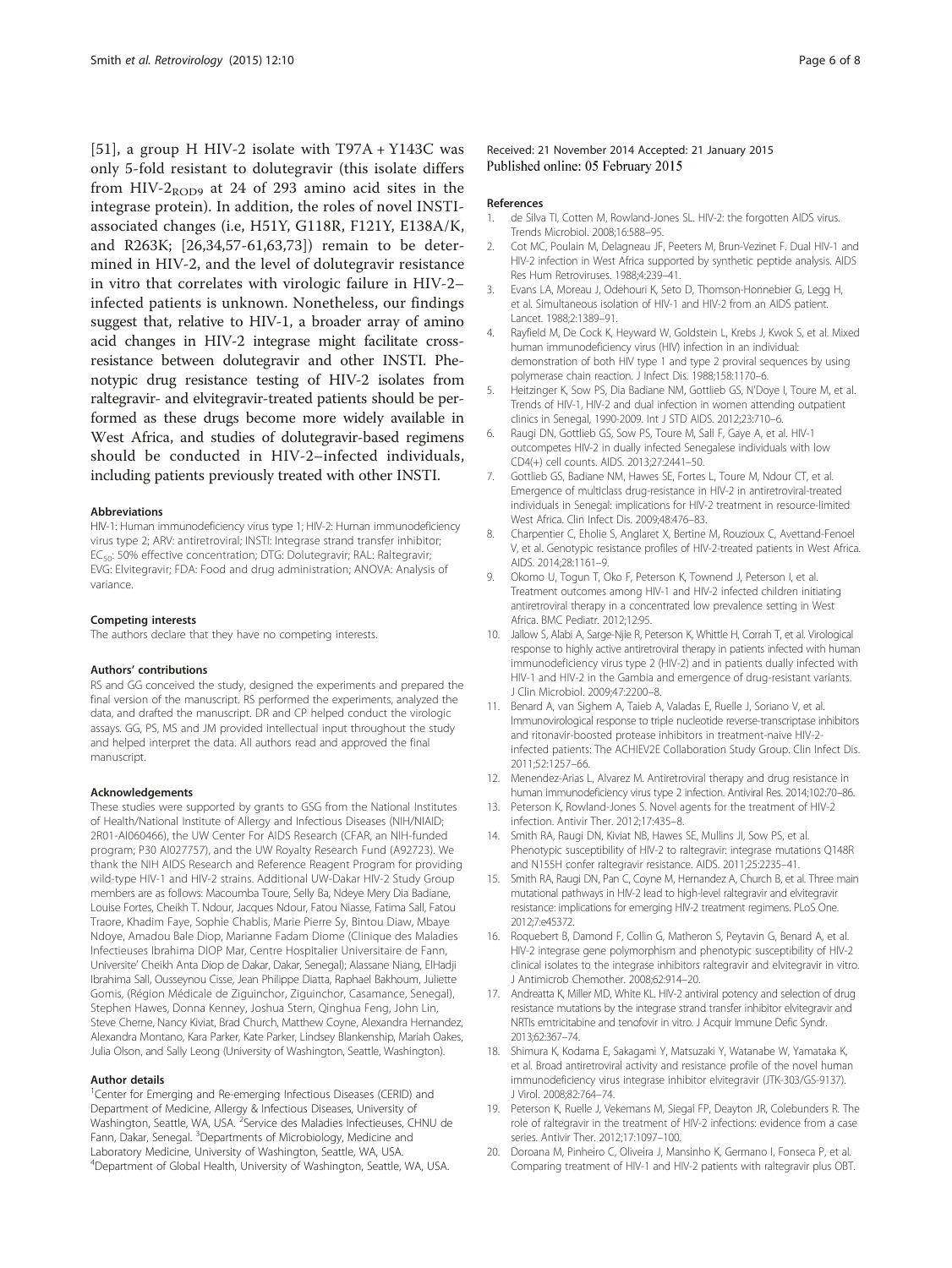<span id="page-7-0"></span>6th International AIDS Society Conference on HIV Pathogenesis, Treatment and Prevention; 17-20 July 2011; Rome, Italy.

- 21. Francisci D, Martinelli L, Weimer LE, Zazzi M, Floridia M, Masini G, et al. HIV-2 infection, end-stage renal disease and protease inhibitor intolerance: which salvage regimen? Clin Drug Investig. 2011;31:345–9.
- 22. Zheng Y, Lambert C, Arendt V, Seguin-Devaux C. Virological and immunological outcomes of elvitegravir-based regimen in a treatment-naive HIV-2-infected patient. AIDS. 2014;28:2329–31.
- 23. Povoas D, Lino S, Manata MJ, Machado J, Maltez F. Raltegravir in the treatment of HIV-2 infection: a report of eight cases. Int J Med Pharm Case Rep. 2015;2:36–43.
- 24. Wandeler G, Furrer H, Rauch A. Sustained virological response to a raltegravir-containing salvage therapy in an HIV-2-infected patient. AIDS. 2011;25:2306–8.
- 25. Armstrong-James D, Stebbing J, Scourfield A, Smit E, Ferns B, Pillay D, et al. Clinical outcome in resistant HIV-2 infection treated with raltegravir and maraviroc. Antiviral Res. 2010;86:224–6.
- Cavaco-Silva J, Abecasis A, Miranda AC, Pocas J, Narciso J, Aguas MJ, et al. HIV-2 integrase polymorphisms and longitudinal genotypic analysis of HIV-2 infected patients failing a raltegravir-containing regimen. PLoS One. 2014;9:e92747.
- 27. Damond F, Lariven S, Roquebert B, Males S, Peytavin G, Morau G, et al. Virological and immunological response to HAART regimen containing integrase inhibitors in HIV-2-infected patients. AIDS. 2008;22:665–6.
- 28. Garrett N, Xu L, Smit E, Ferns B, El-Gadi S, Anderson J. Raltegravir treatment response in an HIV-2 infected patient: a case report. AIDS. 2008;22:1091–2.
- 29. Charpentier C, Roquebert B, Delelis O, Larrouy L, Matheron S, Tubiana R, et al. Hot spots of integrase genotypic changes leading to HIV-2 resistance to raltegravir. Antimicrob Agents Chemother. 2011;55:1293–5.
- 30. Xu L, Anderson J, Garrett N, Ferns B, Wildfire A, Cook P, et al. Dynamics of raltegravir resistance profile in an HIV type 2-infected patient. AIDS Res Hum Retroviruses. 2009;25:843–7.
- 31. Roquebert B, Blum L, Collin G, Damond F, Peytavin G, Leleu J, et al. Selection of the Q148R integrase inhibitor resistance mutation in a failing raltegravir containing regimen. AIDS. 2008;22:2045–6.
- 32. Trevino A, de Mendoza C, Caballero E, Rodriguez C, Parra P, Benito R, et al. Drug resistance mutations in patients infected with HIV-2 living in Spain. J Antimicrob Chemother. 2011;66:1484–8.
- 33. Salgado M, Toro C, Simon A, Garrido C, Blanco F, Soriano V, et al. Mutation N155H in HIV-2 integrase confers high phenotypic resistance to raltegravir and impairs replication capacity. J Clin Virol. 2009;46:173–5.
- 34. Trevino A, Parra P, Cabezas T, Lozano AB, Garcia-Delgado R, Force L, et al. Drug resistance mutations in HIV-2 patients failing raltegravir - extent of cross-resistance to dolutegravir. Antivir Ther. 2013;18 Suppl 1:A105.
- 35. Ni XJ, Delelis O, Charpentier C, Storto A, Collin G, Damond F, et al. G140S/ Q148R and N155H mutations render HIV-2 Integrase resistant to raltegravir whereas Y143C does not. Retrovirology. 2011;8:68.
- 36. Grobler JA, Hazuda DJ. Resistance to HIV integrase strand transfer inhibitors: in vitro findings and clinical consequences. Curr Opin Virol. 2014;8C:98–103.
- 37. Hurt CB, Sebastian J, Hicks CB, Eron JJ. Resistance to HIV integrase strand transfer inhibitors among clinical specimens in the United States, 2009-2012. Clin Infect Dis. 2014;58:423–31.
- 38. Abram ME, Hluhanich RM, Goodman DD, Andreatta KN, Margot NA, Ye L, et al. Impact of primary elvitegravir resistance-associated mutations in HIV-1 integrase on drug susceptibility and viral replication fitness. Antimicrob Agents Chemother. 2013;57:2654–63.
- 39. Menendez-Arias L. Molecular basis of human immunodeficiency virus type 1 drug resistance: overview and recent developments. Antiviral Res. 2013;98:93–120.
- 40. Huang W, Frantzell A, Fransen S, Petropoulos CJ. Multiple genetic pathways involving amino acid position 143 of HIV-1 integrase are preferentially associated with specific secondary amino acid substitutions and confer resistance to raltegravir and cross-resistance to elvitegravir. Antimicrob Agents Chemother. 2013;57:4105–13.
- 41. Geretti AM, Armenia D, Ceccherini-Silberstein F. Emerging patterns and implications of HIV-1 integrase inhibitor resistance. Curr Opin Infect Dis. 2012;25:677–86.
- 42. Wainberg MA, Mesplede T, Quashie PK. The development of novel HIV integrase inhibitors and the problem of drug resistance. Curr Opin Virol. 2012;2:656–62.
- 43. Winters MA, Lloyd Jr RM, Shafer RW, Kozal MJ, Miller MD, Holodniy M. Development of elvitegravir resistance and linkage of integrase inhibitor mutations with protease and reverse transcriptase resistance mutations. PLoS One. 2012;7:e40514.
- 44. Mesplede T, Quashie PK, Wainberg MA. Resistance to HIV integrase inhibitors. Curr Opin HIV AIDS. 2012;7:401–8.
- 45. Garrido C, Villacian J, Zahonero N, Pattery T, Garcia F, Gutierrez F, et al. Broad phenotypic cross-resistance to elvitegravir in HIV-infected patients failing on raltegravir-containing regimens. Antimicrob Agents Chemother. 2012;56:2873–8.
- 46. Blanco JL, Varghese V, Rhee SY, Gatell JM, Shafer RW. HIV-1 integrase inhibitor resistance and its clinical implications. J Infect Dis. 2011;203:1204–14.
- 47. Kobayashi M, Yoshinaga T, Seki T, Wakasa-Morimoto C, Brown KW, Ferris R, et al. In vitro antiretroviral properties of S/GSK1349572, a next-generation HIV integrase inhibitor. Antimicrob Agents Chemother. 2011;55:813–21.
- 48. da Silva D, Van Wesenbeeck L, Breilh D, Reigadas S, Anies G, Van Baelen K, et al. HIV-1 resistance patterns to integrase inhibitors in antiretroviral-experienced patients with virological failure on raltegravir-containing regimens. J Antimicrob Chemother. 2010;65:1262–9.
- 49. Goethals O, Clayton R, Van Ginderen M, Vereycken I, Wagemans E, Geluykens P, et al. Resistance mutations in human immunodeficiency virus type 1 integrase selected with elvitegravir confer reduced susceptibility to a wide range of integrase inhibitors. J Virol. 2008;82:10366–74.
- 50. Marinello J, Marchand C, Mott BT, Bain A, Thomas CJ, Pommier Y. Comparison of raltegravir and elvitegravir on HIV-1 integrase catalytic reactions and on a series of drug-resistant integrase mutants. Biochemistry. 2008;47:9345–54.
- 51. Charpentier C, Larrouy L, Collin G, Damond F, Matheron S, Chene G, et al. In-vitro phenotypic susceptibility of HIV-2 clinical isolates to the integrase inhibitor S/GSK1349572. AIDS. 2010;24:2753–5.
- 52. Tivicay Package Insert. [[http://www.gsksource.com/gskprm/htdocs/](http://www.gsksource.com/gskprm/htdocs/documents/TIVICAY-PI-PIL.PDF) [documents/TIVICAY-PI-PIL.PDF\]](http://www.gsksource.com/gskprm/htdocs/documents/TIVICAY-PI-PIL.PDF)
- 53. Underwood MR, Johns BA, Sato A, Martin JN, Deeks SG, Fujiwara T. The activity of the integrase inhibitor dolutegravir against HIV-1 variants isolated from raltegravir-treated adults. J Acquir Immune Defic Syndr. 2012;61:297–301.
- 54. Canducci F, Ceresola ER, Boeri E, Spagnuolo V, Cossarini F, Castagna A, et al. Cross-resistance profile of the novel integrase inhibitor Dolutegravir (S/GSK1349572) using clonal viral variants selected in patients failing raltegravir. J Infect Dis. 2011;204:1811–5.
- 55. Canducci F, Ceresola ER, Saita D, Castagna A, Gianotti N, Underwood M, et al. In vitro phenotypes to elvitegravir and dolutegravir in primary macrophages and lymphocytes of clonal recombinant viral variants selected in patients failing raltegravir. J Antimicrob Chemother. 2013;68:2525–32.
- 56. Mesplede T, Osman N, Wares M, Quashie PK, Hassounah S, Anstett K, et al. Addition of E138K to R263K in HIV integrase increases resistance to dolutegravir, but fails to restore activity of the HIV integrase enzyme and viral replication capacity. J Antimicrob Chemother. 2014;69:2733–40.
- 57. Carganico A, Dupke S, Ehret R, Berg T, Baumgarten A, Obermeier M, et al. New dolutegravir resistance pattern identified in a patient failing antiretroviral therapy. J Int AIDS Soc. 2014;17:19749.
- 58. Cutillas V, Mesplede T, Anstett K, Hassounah S, Wainberg MA. The addition of R262K to the H51Y mutation in HIV-1 subtype B integrase confers low-level resistance against dolutegravir. Antimicrob Agents Chemother. 2014;59:310–6.
- 59. Mesplede T, Quashie PK, Osman N, Han Y, Singhroy DN, Lie Y, et al. Viral fitness cost prevents HIV-1 from evading dolutegravir drug pressure. Retrovirology. 2013;10:22.
- 60. Quashie PK, Mesplede T, Han YS, Oliveira M, Singhroy DN, Fujiwara T, et al. Characterization of the R263K mutation in HIV-1 integrase that confers low-level resistance to the second-generation integrase strand transfer inhibitor dolutegravir. J Virol. 2012;86:2696–705.
- 61. Wares M, Mesplede T, Quashie PK, Osman N, Han Y, Wainberg MA. The M50I polymorphic substitution in association with the R263K mutation in HIV-1 subtype B integrase increases drug resistance but does not restore viral replicative fitness. Retrovirology. 2014;11:7.
- 62. Eron JJ, Clotet B, Durant J, Katlama C, Kumar P, Lazzarin A, et al. Safety and efficacy of dolutegravir in treatment-experienced subjects with raltegravir-resistant HIV type 1 infection: 24-week results of the VIKING Study. J Infect Dis. 2013;207:740–8.
- 63. Hardy I, Brenner B, Quashie P, Thomas R, Petropoulos C, Huang W, et al. Evolution of a novel pathway leading to dolutegravir resistance in a patient harbouring N155H and multiclass drug resistance. J Antimicrob Chemother. 2014;70:405–11.